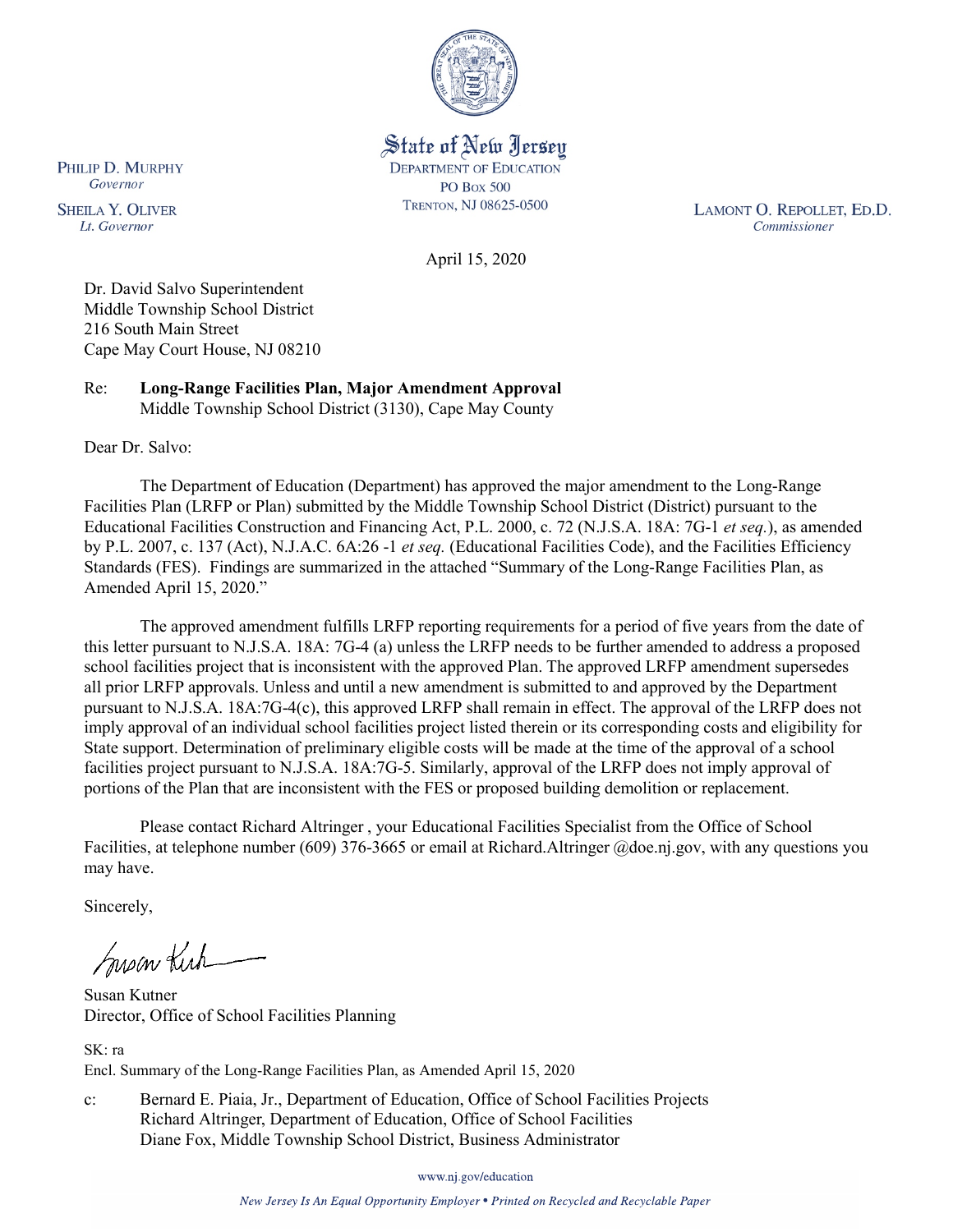# **Middle Township School District (3130) Summary of the Long-Range Facilities Plan, as Amended April 15, 2020**

The Department of Education (Department) has completed its review of the major amendment to the Long-Range Facilities Plan (LRFP or Plan) submitted by the Middle Township School District (District) pursuant to the Educational Facilities Construction and Financing Act, P.L. 2000, c. 72 (N.J.S.A. 18A: 7G-1 *et seq.*), as amended by P.L. 2007, c. 137 (Act), N.J.A.C. 6A:26-1 et seq. (Educational Facilities Code), and the Facilities Efficiency Standards (FES).

The following provides a summary of the District's approved amended LRFP. The summary is based on the standards set forth in the Act, the Educational Facilities Code, the FES, District-reported information in the Department's LRFP reporting system, and supporting documentation. The referenced reports in *italic* text are standard reports available on the Department's LRFP website.

#### **1. Inventory Overview**

The District is classified as a Regular Operating District (ROD) for funding purposes. It provides services for students in grades PK-12.

The District identified existing and proposed schools, sites, buildings, rooms, and site amenities in its LRFP. Table 1 lists the number of existing and proposed district schools, sites, and buildings. Detailed information can be found in the *School Asset Inventory Report* and the *Site Asset Inventory Report.*

**As directed by the Department, school facilities projects that have received initial approval by the Department and have been approved by the voters, if applicable, are represented as "existing" in the LRFP.** Approved projects that include new construction and/or the reconfiguration/reassignment of existing program space are as follows: n/a.

# **Table 1: Number of Schools, School Buildings, and Sites**

|                                              | <b>Existing</b> | <b>Proposed</b> |
|----------------------------------------------|-----------------|-----------------|
| Number of Schools (assigned DOE school code) |                 |                 |
| Number of School Buildings <sup>1</sup>      |                 |                 |
| Number of Non-School Buildings <sup>2</sup>  |                 |                 |
| Number of Vacant Buildings                   |                 |                 |
| Number of Sites                              |                 |                 |

*1 Includes district-owned buildings and long-term leases serving students in district-operated programs 2 Includes occupied district-owned buildings not associated with a school, such as administrative or utility buildings*

Based on the existing facilities inventory submitted by the District:

- Schools using leased buildings (short or long-term):  $n/a$
- Schools using temporary classroom units (TCUs), excluding TCUs supporting construction: Elementary School #1 (080)
- Vacant/unassigned school buildings:  $n/a$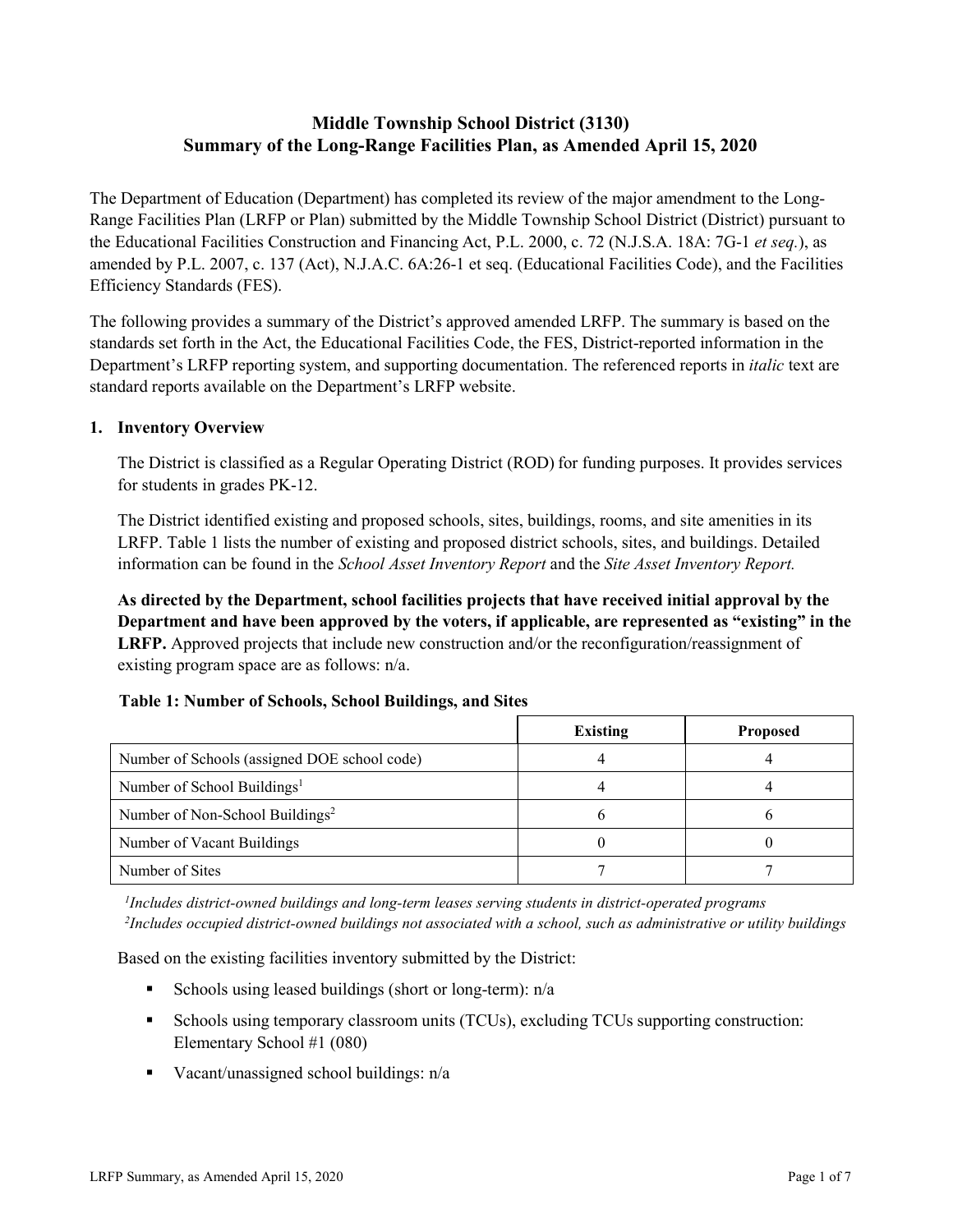**FINDINGS** The Department has determined that the proposed inventory is adequate for approval of the District's LRFP amendment. However, the LRFP determination does not imply approval of an individual school facilities project listed within the LRFP; the District must submit individual project applications for project approval.

# **2. District Enrollments**

The District determined the number of students, or "proposed enrollments," to be accommodated for LRFP planning purposes on a district-wide basis and in each school.

The Department minimally requires the submission of a standard cohort-survival projection using historic enrollment data from the Application for School State Aid (ASSA) or NJ Smart. The cohort-survival method projection method forecasts future students based upon the survival of the existing student population as it moves from grade to grade. A survival ratio of less than 1.00 indicates a loss of students, while a survival ratio of more than 1.00 indicates the class size is increasing. For example, if a survival ratio tracking first to second grade is computed to be 1.05, the grade size is increasing by 5% from one year to the next. The cohort-survival projection methodology works well for communities with stable demographic conditions. Atypical events impacting housing or enrollments, such as an economic downturn that halts new housing construction or the opening of a charter or private school, typically makes a cohort-survival projection less reliable.

#### **Proposed enrollments are based on a standard cohort-survival enrollment projection.**

Adequate supporting documentation was submitted to the Department to justify the proposed enrollments. Table 2 provides a comparison of existing and projected enrollments. All totals include special education students.

| <b>Grades</b>                | <b>Existing Enrollments</b><br>School Year 2019-2020 | <b>District Proposed Enrollments</b><br>School Year 2024-25 |
|------------------------------|------------------------------------------------------|-------------------------------------------------------------|
| PK (excl. private providers) | 138                                                  | 150                                                         |
| Grades K-5                   | 1,060                                                | 974                                                         |
| Grades 6-8                   | 556                                                  | 535                                                         |
| Grades 9-12                  | 755                                                  | 786                                                         |
| <b>Totals</b>                | 2,509                                                | 2.445                                                       |

#### **Table 2: Enrollments**

**FINDINGS** The Department has determined the District's proposed enrollments to be acceptable for approval of the District's LRFP amendment. The Department will require a current enrollment projection at the time an application for a school facilities project is submitted incorporating the District's most recent enrollments in order to verify that the LRFP's planned capacity is appropriate for the updated enrollments.

# **3. District Practices Capacity**

Based on information provided in the room inventories, *District Practices Capacity* was calculated for each school building to determine whether adequate capacity is proposed for the projected enrollments based on district scheduling and class size practices. The capacity totals assume instructional buildings can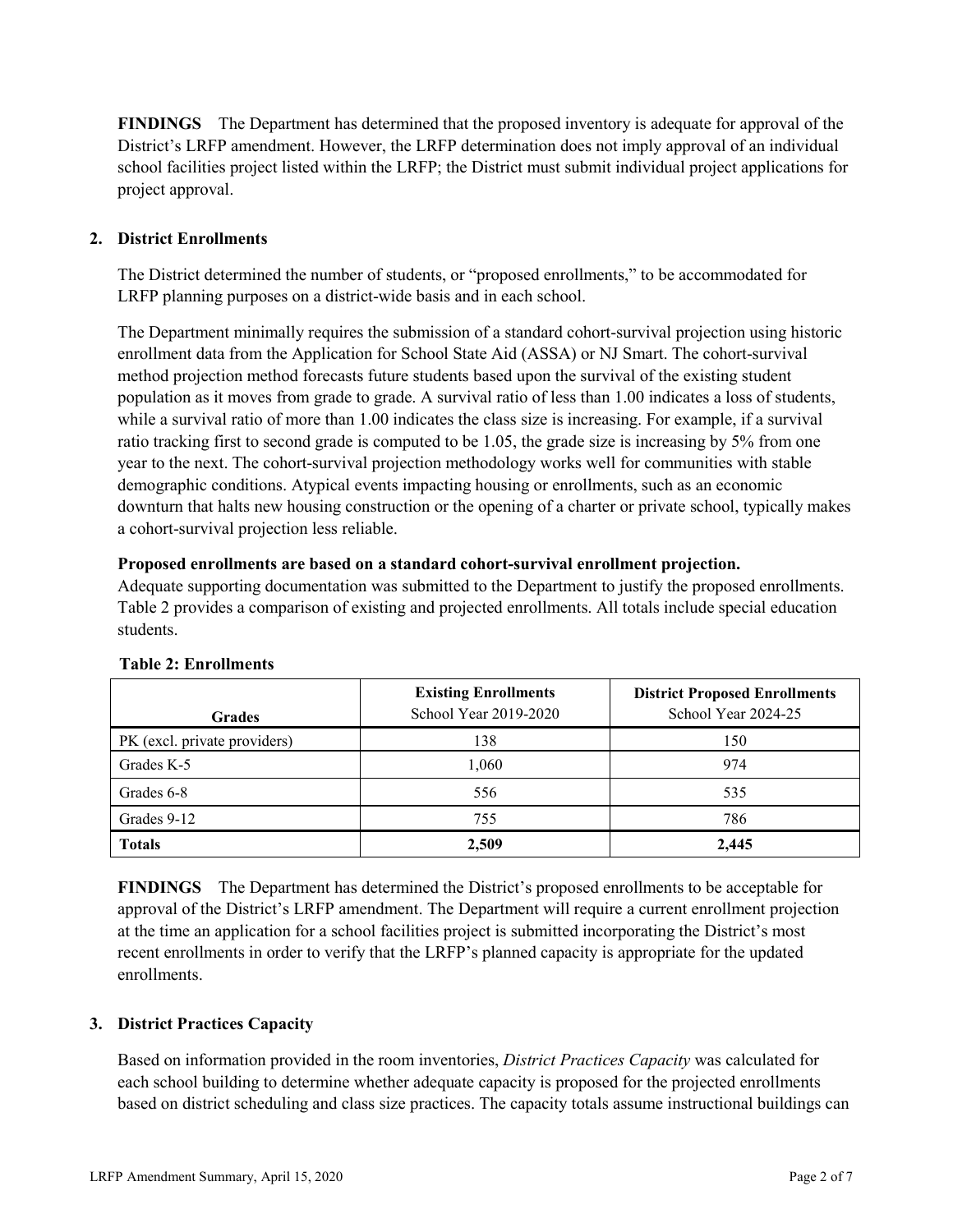be fully utilized regardless of school sending areas, transportation, and other operational issues. The calculations only consider district-owned buildings and long-term leases; short term leases and temporary buildings are excluded. A capacity utilization factor of 90% for classrooms serving grades K-8 and 85% for classrooms serving grades 9-12 is applied in accordance with the FES. No capacity utilization factor is applied to preschool classrooms.

In certain cases, districts may achieve adequate District Practices Capacity to accommodate enrollments but provide inadequate square feet per student in accordance with the FES, resulting in educational adequacy issues and "Unhoused Students." Unhoused students are considered in the "Functional Capacity" calculations used to determine potential State support for school facilities projects and are analyzed in Section 4.

Table 3 provides a summary of proposed enrollments and existing and proposed District-wide capacities. Detailed information can be found in the LRFP website reports titled *FES and District Practices Capacity Report, Existing Rooms Inventory Report, and Proposed Rooms Inventory Report.*

| <b>Grades</b>     | <b>Proposed</b><br><b>Enrollments</b> | <b>Existing</b><br><b>District</b><br><b>Practices</b><br>Capacity | <b>Existing</b><br>Deviation* | <b>Proposed</b><br><b>District</b><br><b>Practices</b><br>Capacity | <b>Proposed</b><br>Deviation* |
|-------------------|---------------------------------------|--------------------------------------------------------------------|-------------------------------|--------------------------------------------------------------------|-------------------------------|
| Elementary (PK-5) | 1,123                                 | 1,132.50                                                           | 9.50                          | 1,142.70                                                           | 19.70                         |
| Middle $(6-8)$    | 534                                   | 539.50                                                             | 5.50                          | 539.50                                                             | 5.50                          |
| High $(9-12)$     | 787                                   | 805.80                                                             | 18.80                         | 805.80                                                             | 18.80                         |
| <b>Totals</b>     | 2,444                                 | 2,477.80                                                           | 33.80                         | 2,488.00                                                           | 44.00                         |

**Table 3: District Practices Capacity Analysis**

*\* Positive numbers signify surplus capacity; negative numbers signify inadequate capacity. Negative values for District Practices capacity are acceptable for approval if proposed enrollments do not exceed 100% capacity utilization.*

Considerations:

- **Based on the proposed enrollments and existing room inventories, the District is projected to have** inadequate capacity for the following grade groups, assuming all school buildings can be fully utilized: n/a
- Adequate justification has been provided by the District if the proposed capacity for a school significantly deviates from the proposed enrollments. Generally, surplus capacity is acceptable for LRFP approval if additional capacity is not proposed through new construction.

**FINDINGS**The Department has determined that proposed District capacity, in accordance with the proposed enrollments, is adequate for approval of the District's LRFP amendment. The Department will require a current enrollment projection at the time an application for a school facilities project is submitted, incorporating the District's most recent Fall Enrollment Report, in order to verify that the LRFP's planned capacity meets the District's updated enrollments.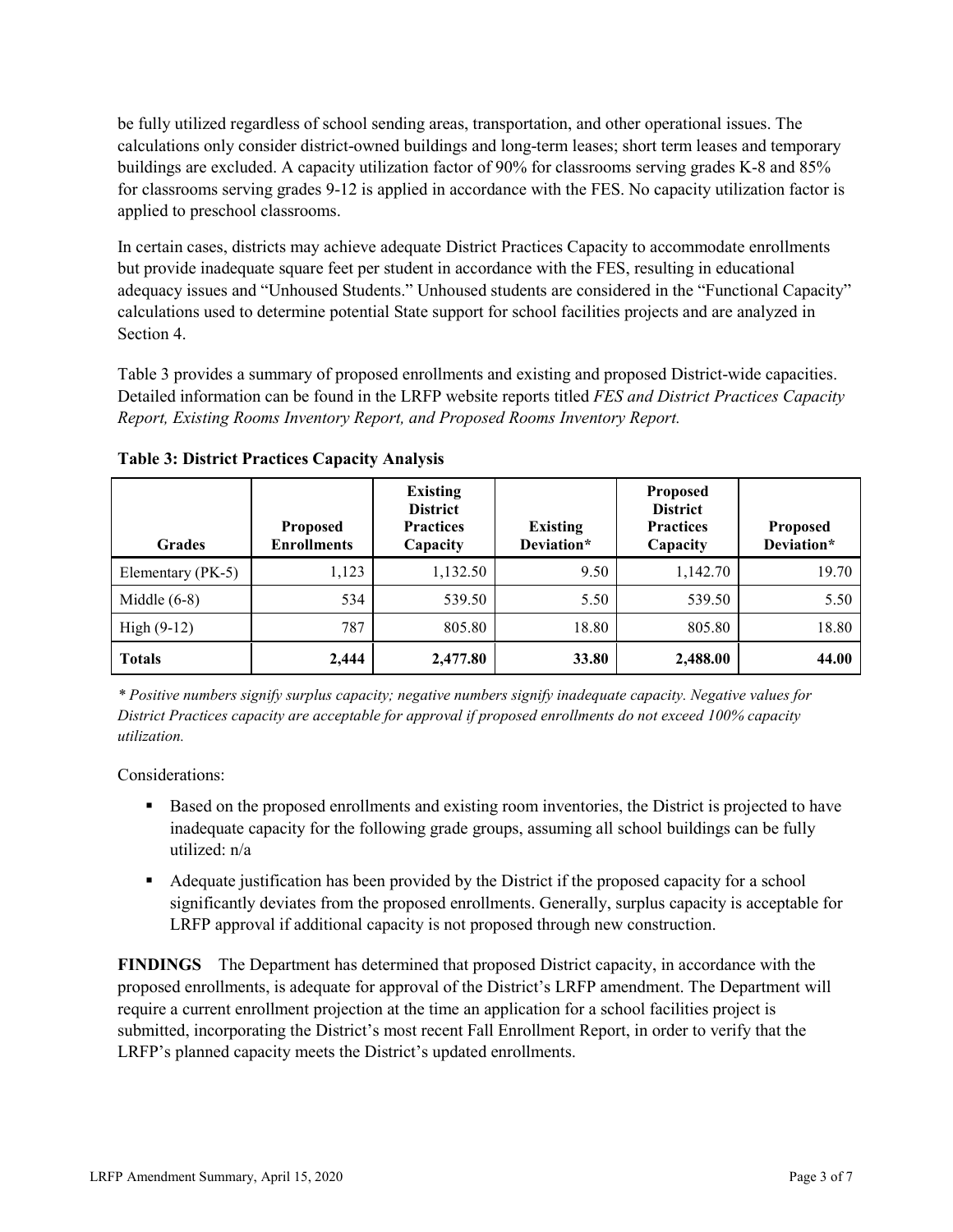### **4. New Construction Funding Eligibility**

*Functional Capacity* was calculated and compared to the proposed enrollments to provide a **preliminary estimate** of Unhoused Students and new construction funding eligibility. **Final determinations will be made at the time of project application approvals.**

*Functional Capacity* is the adjusted gross square footage of a school building *(total gross square feet minus excluded space)* divided by the minimum area allowance per full-time equivalent student for the grade level contained therein. *Unhoused Students* is the number of students projected to be enrolled in the District that exceeds the Functional Capacity of the District's schools pursuant to N.J.A.C. 6A:26-2.2(c). *Excluded Square Feet* includes (1) square footage exceeding the FES for any pre-kindergarten, kindergarten, general education, or self-contained special education classroom; (2) grossing factor square footage *(corridors, stairs, mechanical rooms, etc.)* that exceeds the FES allowance, and (3) square feet proposed to be demolished or discontinued from use. Excluded square feet may be revised during the review process for individual school facilities projects.

Table 4 provides a preliminary assessment of the Functional Capacity, Unhoused Students, and Estimated Maximum Approved Area for Unhoused Students for each FES grade group. The calculations exclude temporary facilities and short-term leased buildings. School buildings proposed for whole or partial demolition or reassignment to a non-school use are excluded from the calculations pending project application review. If a building is proposed to be reassigned to a different school, the square footage is applied to the proposed grades after reassignment. Buildings that are not assigned to a school are excluded from the calculations. In addition, only preschool students eligible for state funding (former ECPA students) are included. Detailed information concerning the calculations can be found in the *Functional Capacity and Unhoused Students Report* and the *Excluded Square Footage Report.*

|                                                | $PK/K-5$ | $6 - 8$  | $9 - 12$ | <b>Total</b> |
|------------------------------------------------|----------|----------|----------|--------------|
| PK Eligible Students/K-12 Proposed Enrollments | 1,123    | 534      | 787      |              |
| FES Area Allowance (SF/student)                | 125.00   | 134.00   | 151.00   |              |
| <b>Prior to Completion of Proposed Work:</b>   |          |          |          |              |
| <b>Existing Gross Square Feet</b>              | 170,081  | 88,369   | 176,591  | 435,041      |
| Adjusted Gross Square Feet                     | 162,675  | 83,279   | 173,092  | 419,045      |
| <b>Adjusted Functional Capacity</b>            | 1,301.39 | 621.49   | 1,146.30 |              |
| <b>Unhoused Students</b>                       | 0.00     | 0.00     | 0.00     |              |
| Est. Max. Area for Unhoused Students           | 0.00     | 0.00     | 0.00     |              |
| <b>After Completion of Proposed Work:</b>      |          |          |          |              |
| Gross Square Feet                              | 170,081  | 88,369   | 176,591  | 435,041      |
| New Gross Square Feet                          | $\theta$ | $\theta$ | $\theta$ | $\theta$     |
| Adjusted Gross Square Feet                     | 162,675  | 83,279   | 173,092  | 419,045      |
| Functional Capacity                            | 1,301.39 | 621.49   | 1,146.30 |              |
| Unhoused Students after Construction           | 0.00     | 0.00     | 0.00     |              |
| Est. Max. Area Remaining                       | 0.00     | 0.00     | 0.00     |              |

| Table 4: Estimated Maximum Approved Area for Unhoused Students |  |  |  |
|----------------------------------------------------------------|--|--|--|
|----------------------------------------------------------------|--|--|--|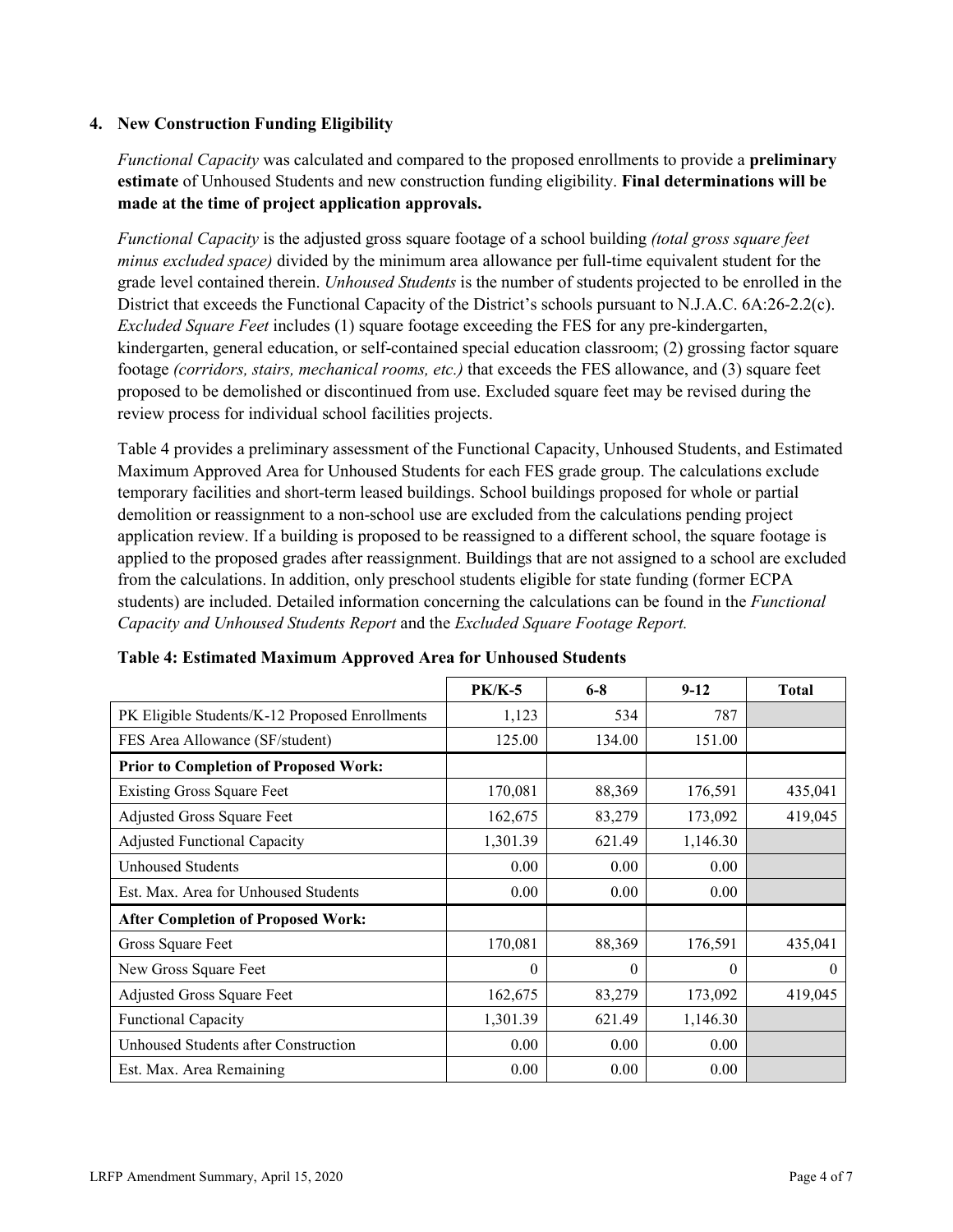Facilities used for non-instructional or non-educational purposes are ineligible for State support under the Act. However, projects for such facilities shall be reviewed by the Department to determine whether they are consistent with the District's LRFP and whether the facility, if it is to house students (full or part time) conforms to educational adequacy requirements. These projects shall conform to all applicable statutes and regulations.

Estimated costs represented in the LRFP by the District are for capital planning purposes only. The estimates are not intended to represent preliminary eligible costs or final eligible costs of approved school facilities projects.

Considerations:

- The District does not have approved projects pending completion, as noted in Section 1, that impact the Functional Capacity calculations.
- The Functional Capacity calculations *exclude* square feet proposed for demolition or discontinuation for the following FES grade groups and school buildings pending a feasibility study and project review: n/a.
- Based on the preliminary assessment, the District has Unhoused Students prior to the completion of proposed work for the following FES grade groups: n/a .
- New construction is proposed for the following FES grade groups:  $n/a$ .
- **Proposed new construction exceeds the estimated maximum area allowance for Unhoused** Students prior to the completion of the proposed work for the following grade groups: n/a.
- The District, based on the preliminary LRFP assessment, will not have Unhoused Students after completion of the proposed LRFP work. If the District is projected to have Unhoused Students, adequate justification has been provided to confirm educational adequacy in accordance with Section 6 of this determination.

**FINDINGS** Functional Capacity and Unhoused Students calculated in the LRFP are preliminary estimates. Preliminary Eligible Costs (PEC) and Final Eligible Costs (FEC) will be included in the review process for specific school facilities projects. A feasibility study undertaken by the District is required if building demolition or replacement is proposed per N.J.A.C. 6A:26-2.3(b)(10).

# **5. Proposed Work**

The District assessed program space, capacity, and physical plant deficiencies to determine corrective actions. Capital maintenance, or *"system actions,"* address physical plant deficiencies due to operational, building code, and /or life cycle issues. Inventory changes, or *"inventory actions,*" add, alter, or eliminate sites, site amenities, buildings, and/or rooms.

The Act (N.J.S.A. 18A:7G-7b) provides that all school facilities shall be deemed suitable for rehabilitation unless a pre-construction evaluation undertaken by the District demonstrates to the satisfaction of the Commissioner that the structure might pose a risk to the safety of the occupants even after rehabilitation or that rehabilitation is not cost-effective. Pursuant to N.J.A.C. 6A:26-2.3(b)(10), the Commissioner may identify school facilities for which new construction is proposed in lieu of rehabilitation for which it appears from the information presented that new construction is justified, provided, however, that for such school facilities so identified, the District must submit a feasibility study as part of the application for the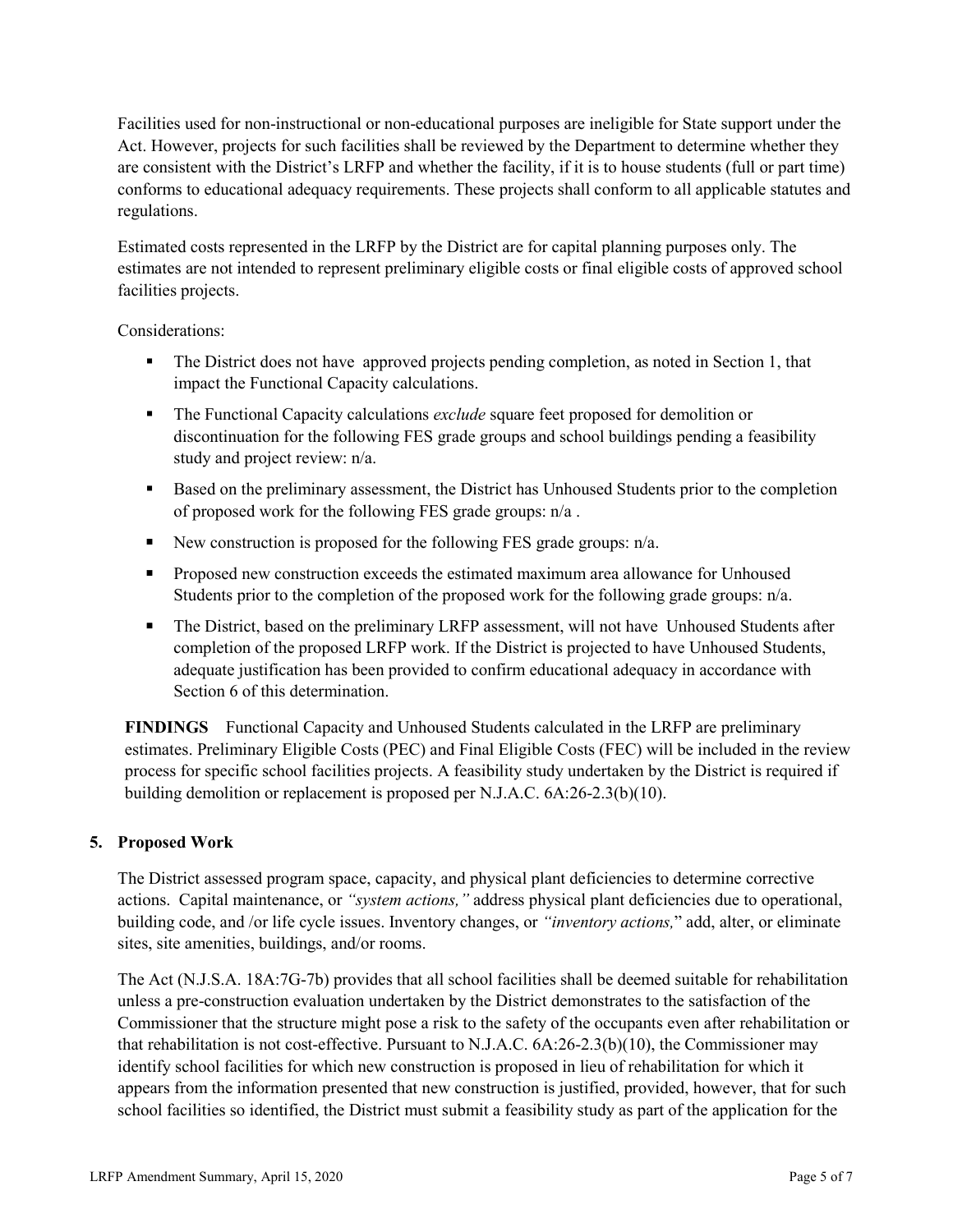specific school facilities project. The cost of each proposed building replacement is compared to the cost of additions or rehabilitation required to eliminate health and safety deficiencies and to achieve the District's programmatic model.

Table 5 lists the scope of work proposed for each school based on the building(s) serving their student population. Proposed inventory changes are described in the LRFP website reports titled *"School Asset Inventory Report and "Proposed Room Inventory Report."* Information concerning proposed systems work, or capital maintenance can be found in the "LRFP Systems Actions Summary Report".

With the completion of the proposed work, the following schools are proposed to be eliminated: n/a; the following schools are proposed to be added: n/a.

| <b>Proposed Scope of Work</b>                                                                  | <b>Applicable Schools</b>  |
|------------------------------------------------------------------------------------------------|----------------------------|
| Renovation only (no new construction)                                                          |                            |
| System actions only (no inventory actions)                                                     | n/a                        |
| Existing inventory actions only (no systems actions)                                           | Elementary School #1 (080) |
| Systems and inventory changes                                                                  | n/a                        |
| <b>New construction</b>                                                                        |                            |
| Building addition only (no systems or existing inventory actions)                              | n/a                        |
| Renovation and building addition (system, existing inventory,<br>and new construction actions) | n/a                        |
| New building on existing site                                                                  | n/a                        |
| New building on new or expanded site                                                           | n/a                        |
| Site and building disposal (in addition to above scopes)                                       |                            |
| Partial building demolition                                                                    | n/a                        |
| Whole building demolition                                                                      | n/a                        |
| Site and building disposal or discontinuation of use                                           | n/a                        |

**Table 5. School Building Scope of Work**

**FINDINGS** The Department has determined that the proposed work is adequate for approval of the District's LRFP amendment. However, Department approval of proposed work in the LRFP does not imply the District may proceed with a school facilities project. The District must submit individual project applications with cost estimates for Department project approval. Both school facilities project approval and other capital project review require consistency with the District's approved LRFP.

#### **6. Proposed Room Inventories and the Facilities Efficiency Standards**

The District's proposed school buildings were evaluated to assess general educational adequacy in terms of compliance with the FES area allowance pursuant to N.J.A.C. 6A:26-2.2 and 2.3.

District schools proposed to provide less square feet per student than the FES after the completion of proposed work as indicated in Table 5 are as follows: n/a

**FINDINGS** The Department has determined that the District's proposed room inventories are adequate for LRFP approval. If school(s) are proposed to provide less square feet per student than the FES area allowance, the District has provided justification indicating that the educational adequacy of the facility